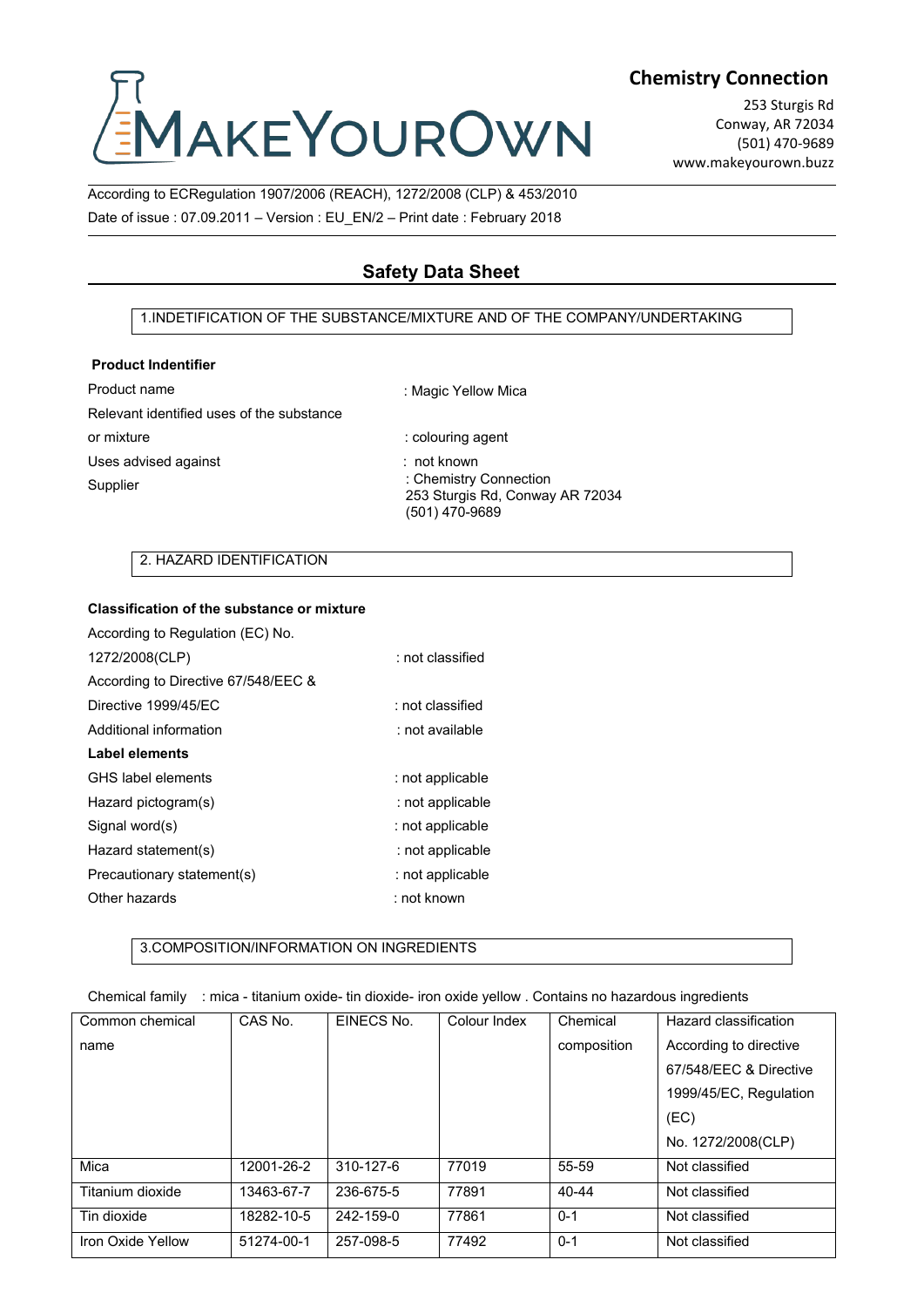## Chemistry<br>
Cording to ECRegulation 1907/2006 (REACH), 1272/2008 (CLP) & 453/2010<br>
Date of issue : 07.09.2011 – Version : EU\_EN/2 – Print date : February 2018 Chemistry Contains to ECRegulation 1907/2006 (REACH), 1272/2008 (CLP) & 453/2010<br>Date of issue : 07.09.2011 – Version : EU\_EN/2 – Print date : February 2018 MONTE YOURCESSUE : 07.09.2011 – Version : EU\_EN/2 – Print date : Fr<br>ALE FIRST AID MEASURES<br>A. FIRST AID MEASURES<br>Rijn of first aid measures

## **Chemistry Connection**

253 Sturgis Rd Conway, AR 72034 (501) 470-9689 www.makeyourown.buzz

| According to ECRegulation 1907/2006 (REACH), 1272/2008 (CLP) & 453/2010  |                                                                                                                                                |
|--------------------------------------------------------------------------|------------------------------------------------------------------------------------------------------------------------------------------------|
| Date of issue: 07.09.2011 - Version: EU_EN/2 - Print date: February 2018 |                                                                                                                                                |
|                                                                          |                                                                                                                                                |
|                                                                          |                                                                                                                                                |
|                                                                          |                                                                                                                                                |
| 4. FIRST AID MEASURES                                                    |                                                                                                                                                |
| Description of first aid measures                                        |                                                                                                                                                |
| Inhalation: in case of accident by inhalation                            | : remove causality to fresh air and keep at rest                                                                                               |
| Skin contact                                                             | : wash affected skin with plenty of water                                                                                                      |
| Eye contact                                                              | : if contact with eyes directly, flush with gently flowing fresh water<br>thoroughly; If eye irritation persists, get medical advice/attention |
| Ingestion                                                                | : if ingested, wash out mouth with water, drink milk or egg white                                                                              |
| Notes to physician                                                       | : no special measures are required                                                                                                             |
| Most important systems and effects,                                      |                                                                                                                                                |
| Both acute and delayed                                                   |                                                                                                                                                |
| Actue                                                                    | : none                                                                                                                                         |
| Long term (repeated)                                                     | : may cause irritation to the respiratory system. Cough. Increased                                                                             |
|                                                                          | difficulty in breathing                                                                                                                        |
| Indication of immediate medical attention and special treatment needed   |                                                                                                                                                |
| Recommended                                                              | :a. Chest XRay                                                                                                                                 |
|                                                                          | b. Lung functionality tests                                                                                                                    |
| 5. FIREFIGHTING MEASURES                                                 |                                                                                                                                                |
|                                                                          |                                                                                                                                                |
| <b>Extinguishing media</b>                                               |                                                                                                                                                |
| Suitable extinguishing media                                             | : extinguish with waterspray, foam or dry chemical                                                                                             |
| Jnsuitable extinguishing media                                           | : carbon dioxide                                                                                                                               |
| Special hazards arising from the substance or mixture                    |                                                                                                                                                |

|                                                       | difficulty in breathing                                                        |  |  |  |
|-------------------------------------------------------|--------------------------------------------------------------------------------|--|--|--|
|                                                       | Indication of immediate medical attention and special treatment needed         |  |  |  |
| Recommended                                           | :a. Chest XRay                                                                 |  |  |  |
|                                                       | b. Lung functionality tests                                                    |  |  |  |
| 5. FIREFIGHTING MEASURES                              |                                                                                |  |  |  |
| <b>Extinguishing media</b>                            |                                                                                |  |  |  |
| Suitable extinguishing media                          | : extinguish with waterspray, foam or dry chemical                             |  |  |  |
| Unsuitable extinguishing media                        | : carbon dioxide                                                               |  |  |  |
| Special hazards arising from the substance or mixture |                                                                                |  |  |  |
| <b>Thermal hazards</b>                                | : noncombustible. None anticipated                                             |  |  |  |
| Advice for firefighters                               | : fire fighters should wear complete protective clothing including             |  |  |  |
|                                                       | selfcontained breathing apparatus                                              |  |  |  |
| 6. ACCIDENTAL RELEASE MEASURES                        |                                                                                |  |  |  |
|                                                       | Personal precautions, protective equipment and emgergency procedures           |  |  |  |
| Personal precautions                                  | : do not breathe dust                                                          |  |  |  |
| Personal protection equipment                         | : wear appropriate personal protective equipment, avoid direct contact         |  |  |  |
| In case of emergency                                  | : a self contained breathing apparatus and suitable protective clothing should |  |  |  |
|                                                       | ho warn in fire conditions                                                     |  |  |  |

| Thermal hazards                | : noncombustible. None anticipated                                                                           |  |  |  |  |  |
|--------------------------------|--------------------------------------------------------------------------------------------------------------|--|--|--|--|--|
| Advice for firefighters        | : fire fighters should wear complete protective clothing including                                           |  |  |  |  |  |
|                                | selfcontained breathing apparatus                                                                            |  |  |  |  |  |
|                                |                                                                                                              |  |  |  |  |  |
| 6. ACCIDENTAL RELEASE MEASURES |                                                                                                              |  |  |  |  |  |
|                                | Personal precautions, protective equipment and emgergency procedures                                         |  |  |  |  |  |
| Personal precautions           | : do not breathe dust                                                                                        |  |  |  |  |  |
| Personal protection equipment  | : wear appropriate personal protective equipment, avoid direct contact                                       |  |  |  |  |  |
| In case of emergency           | : a self contained breathing apparatus and suitable protective clothing should<br>be worn in fire conditions |  |  |  |  |  |
| Environmental precautions      | : do not allow to enter drains, sewers or watercourses                                                       |  |  |  |  |  |
| Methods and material for       |                                                                                                              |  |  |  |  |  |
| Containment and cleaning up    | : collect mechanically and dispose of according to Section 13. Use vacuum equipment                          |  |  |  |  |  |
|                                | for collecting spilt materials, where practicable                                                            |  |  |  |  |  |
|                                |                                                                                                              |  |  |  |  |  |
|                                |                                                                                                              |  |  |  |  |  |
|                                |                                                                                                              |  |  |  |  |  |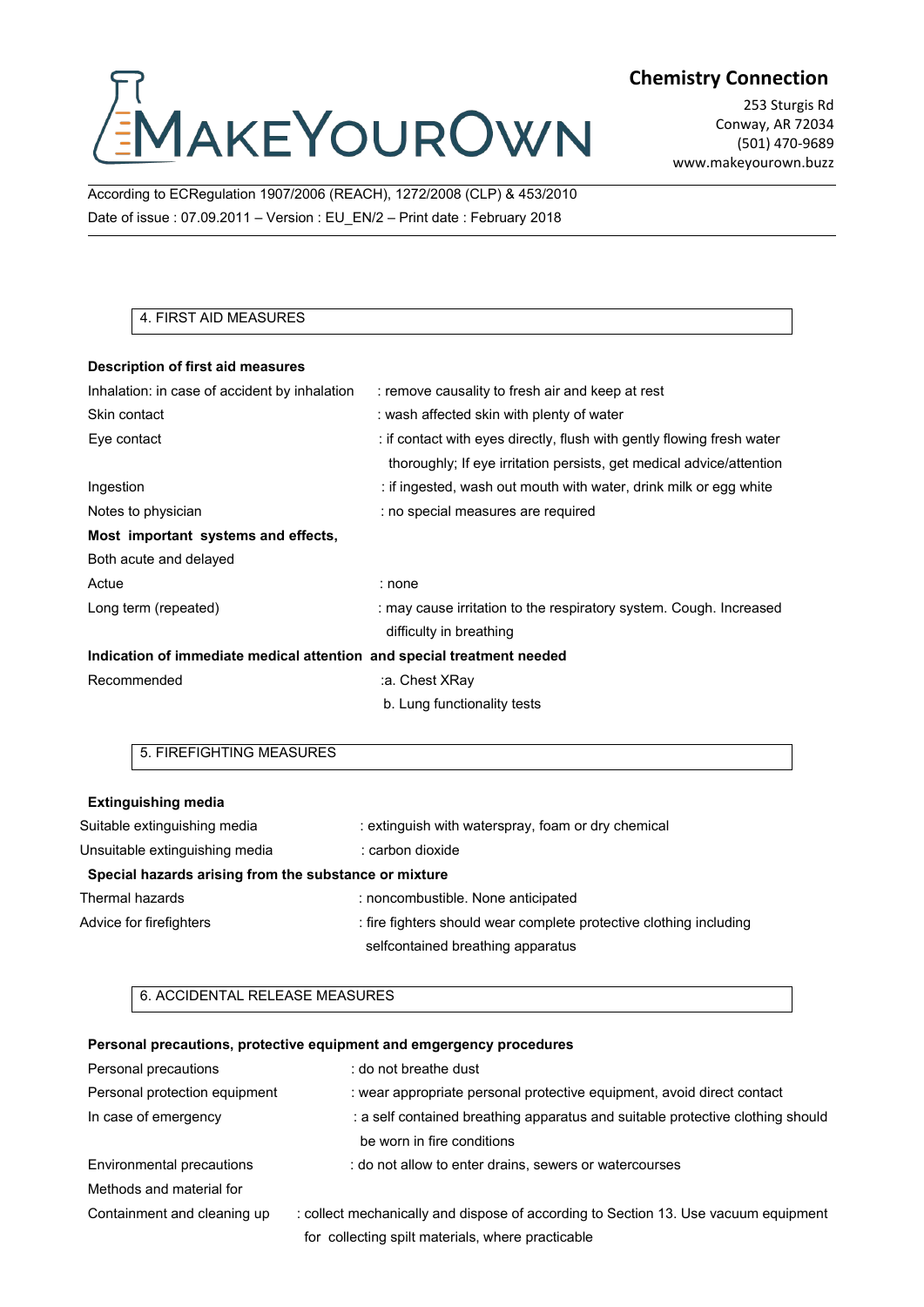## Chemistry<br>
Cording to ECRegulation 1907/2006 (REACH), 1272/2008 (CLP) & 453/2010<br>
Date of issue : 07.09.2011 – Version : EU\_EN/2 – Print date : February 2018 Chemistry C<br>
Chemistry C<br>
Date of issue : 07.09.2011 – Version : EU\_EN/2 – Print date : February 2018<br>
Reference to other sections : see sections 8 and 13 Reference to other sections : see sections 8 and 13<br>
Reference to other sections : see sections 8 and 13<br>
Presextions of instants and STORAGE<br>
Reference to other sections : see sections 8 and 13 MAKEYOURO<br>
SING TO BE CREGULATION 1907/2006 (REACH), 1272/2008 (CLP) &<br>
SING 197.09.2011 – Version : EU\_EN/2 – Print date : Februar<br>
Ce to other sections : see sections 8 and 13<br>
7. HANDLING AND STORAGE<br>
ons for safe handl

**Chemistry Connection**

253 Sturgis Rd Conway, AR 72034 (501) 470-9689 www.makeyourown.buzz

EVPLANCTIVE TENDER TENDER ACCORDING A A 453/2010<br>
Date of issue : 07.09.2011 – Version : EU\_EN/2 – Print date : February 2018<br>
Reference to other sections : see sections 8 and 13<br>
T. HANDLING AND STORAGE<br>
Precautions for s According to ECRegulation 1907/2006 (REACH), 127<br>Date of issue : 07.09.2011 – Version : EU\_EN/2 – Pri<br>Reference to other sections : see sections 8 and<br>7. HANDLING AND STORAGE<br>Precautions for safe handling : avoid breathing According to ECRegulation 1907/2006 (REACH), 1272/2008 (CLP) & 453/2010<br>
Date of issue : 07.09.2011 – Version : EU\_EN/2 – Print date : February 2018<br>
Reference to other sections : see sections 8 and 13<br>
7. HANDLING AND STO Date of issue : 07.09.2011 – Version : EU\_EN/2 – Print dat<br>
Reference to other sections<br>
Since sections 8 and 13<br>
T. HANDLING AND STORAGE<br>
Precautions for safe handling : avoid breathing dust<br>
Conditions for safe storage<br> contractions and the sections of the sections of the sections of the safe handling of the safe handling of the safe storage<br>
any incompatibilities of the seep container in a wellventilated place<br>
end use(s) : not known<br>
8. Precautions for safe handling : avoid breathing dust<br>
Conditions for safe storage<br>
including any incompatibilities : keep container in a wellventilated place<br>
Specific end use(s) : not known<br>
8. EXPOSURE CONTROLS / PERSONA Example 1 and the container in a wellventilated place<br>
DLS / PERSONAL PROTECTION<br>
provide adequate ventilation when using the material and follow the princip<br>
occupational hygiene to control personal exposures<br>
and known Conditions for safe storage<br>
including any incompatibilities : keep container in a wellventilated pla<br>
Specific end use(s) : not known<br>
8. EXPOSURE CONTROLS / PERSONAL PROTECTION<br>
Control parameters<br>
: provide adequate ven

including any incompatibilities : keep contain<br>
Specific end use(s) : not known<br>
8. EXPOSURE CONTROLS / PERS<br>
Control parameters : provide ade<br>
occupationa<br>
Exposure limit values : not known<br> **Exposure controls**<br>
Appropria Specific end use(s) : not known<br> **APPRESS APPRESS ALT PROTECTION**<br>
Control parameters<br>
: provide adequate ventilation when using the material and follow the principles of good<br>
exposure limit values<br>
: not known<br> **Exposure** LS / PERSONAL PROTECTION<br>provide adequate ventilation when using the material and follow the principles of good<br>ccupational hygiene to control personal exposures<br>of known<br>provide adequate ventilation to ensure that the occ LS / PERSONAL PROTECTION<br>according the material and follow the principles of go<br>ccupational hygiene to control personal exposures<br>of known<br>provide adequate ventilation to ensure that the occupational exposure limit is not<br>

Control parameters<br>
Intervalues<br>
Intervalues<br>
Intervalues<br>
Intervalues<br>
Intervalues<br>
Intervalues<br>
Intervalues<br>
Intervalues<br>
Appropriate engineering controls :<br>
Protocolar adequate ventilation to ensure that the occupationa Control parameters control provide adequate ventilation when using the material and follow the principles of good<br>
Exposure limit values : not known<br>
Exposure controls<br>
Appropriate engineering controls<br>
Appropriate enginee occupational hygiene to control personal exposures<br>
: not known<br>
ntrols :provide adequate ventilation to ensure that the occupational exposure limit is not<br>
exceeded. Isolate the dispersive process step away from other ope Exposure limit values<br> **Exposure controls**<br>
Appropriate engineering controls : provide adequate ventilation to ensure that the occupational exposure limit is not<br>
exceeded. Isolate the dispersive process step away from oth Exposure controls<br>
Appropriate engineering controls :provide adequate ventilation to ensure that the occupation<br>  $\alpha$  exceeded. Isolate the dispersive process step away from<br>
achieved by local exhaust ventilation or genera Appropriate engineering controls :provide adequate ventilation<br>
exceeded. Isolate the disper<br>
achieved by local exhaust ve<br>
Individual protections measures, such as personal protect<br>
Hand/eye/face protection : wear gloves, exceeded. Isolate the dispersive process step away from other operations. This<br>achieved by local exhaust ventilation or general ventilation<br>Hand/eye/face protection : wear gloves, eye protection and an approved dust mask i al protections measures, such as personal protective equipment(PPE)<br>
e/face protection : wear gloves, eye protection and an approved dust mask<br>
handling. Goggles giving complete protection to eyes. Du<br>
tection : apron or o Mandling. Goggles giving complete protection<br>
Respiratory protection<br>
Thermal hazards<br>
Form Environmental exposure controls : avoid dust generation. Avoid accude<br>
Thermal exposure controls : avoid dust generation. Avoid ac

| Skin protection        | :apron or other light protective clothing, boots and pla                       |
|------------------------|--------------------------------------------------------------------------------|
| Respiratory protection | : dust mask covering nose and mouth                                            |
| Thermal hazards        | : none                                                                         |
|                        | Environmental exposure controls : avoid dust generation. Avoid accumulation of |
|                        |                                                                                |
|                        | 9. PHYSICAL AND CHEMICAL PROPERTIES                                            |
| Form                   | : powder                                                                       |
| Colour                 | : Magic Yellow                                                                 |
| Odour                  | : odourless                                                                    |
| рH                     | : 6.0-9.0 (4% H2O)                                                             |
| Boiling point, ° C     | : not applicable                                                               |
| Melting point, ° C     | : decomposes                                                                   |
| Freezing point, ° C    | : not applicable                                                               |
| Density                | : 3.0-3.1 kg/L                                                                 |
| <b>Bulk density</b>    | : $24 - 28g/100g$                                                              |
| Vapour pressure        | : not applicable                                                               |
| Solubility (in water)  | : insoluble                                                                    |
| Particle size          | : $10 - 60 \mu m$                                                              |
|                        |                                                                                |
|                        |                                                                                |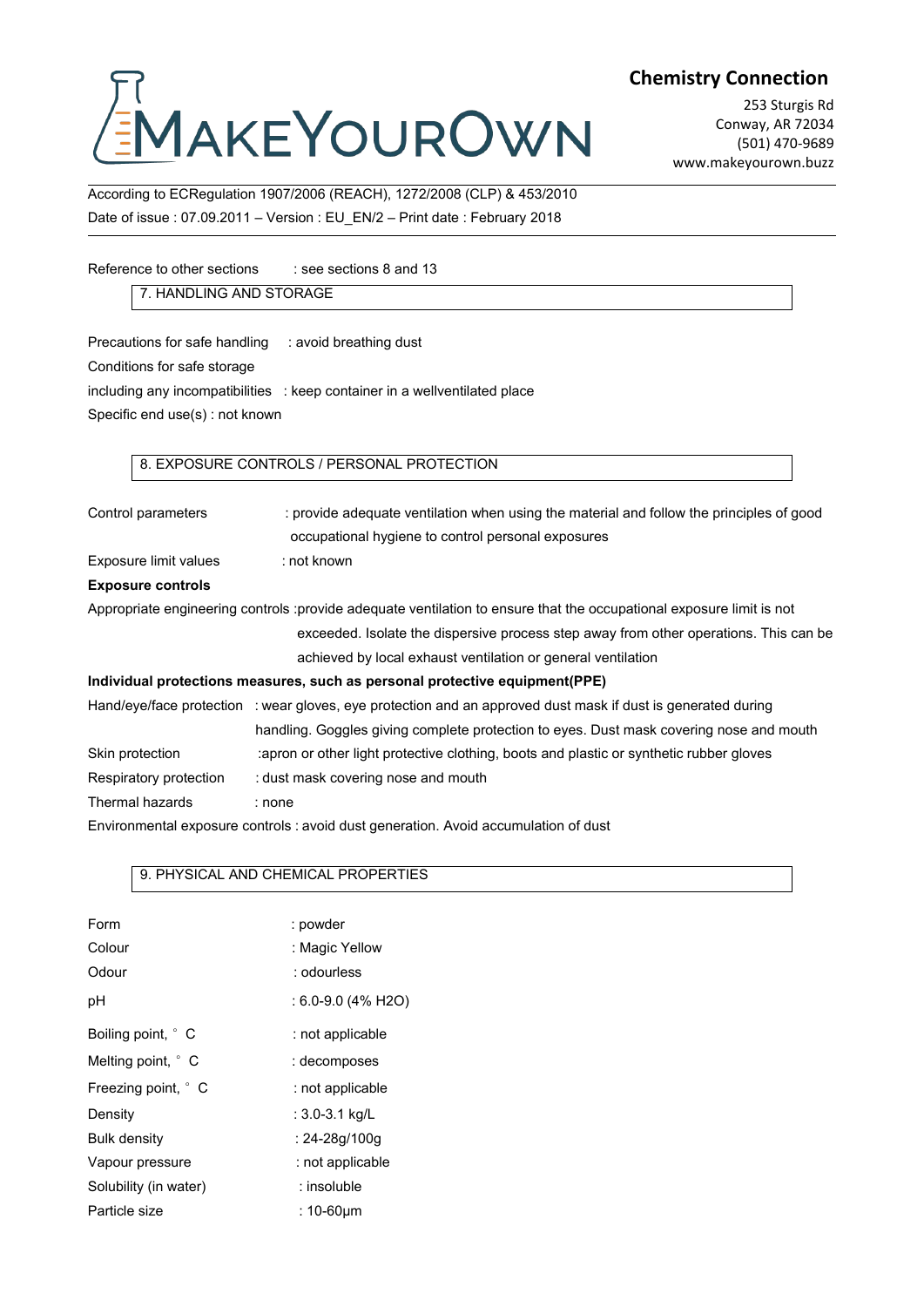## Chemistry<br>
Cording to ECRegulation 1907/2006 (REACH), 1272/2008 (CLP) & 453/2010<br>
Date of issue : 07.09.2011 – Version : EU\_EN/2 – Print date : February 2018 Chemistry Contains to ECRegulation 1907/2006 (REACH), 1272/2008 (CLP) & 453/2010<br>
Date of issue : 07.09.2011 – Version : EU\_EN/2 – Print date : February 2018<br>
10. STABILITY AND REACTIVITY NAKEYOUROW<br>
19 to ECRegulation 1907/2006 (REACH), 1272/2008 (CLP) & 49<br>
SSUE : 07.09.2011 – Version : EU\_EN/2 – Print date : February<br>
10. STABILITY AND REACTIVITY<br>
: there may be violent or incandes<br>
tomograftize (o.g., e

**Chemistry Connection**

253 Sturgis Rd Conway, AR 72034 (501) 470-9689 www.makeyourown.buzz

|                                      | EMAKEYOUROWN                                                                            | Conway, AR 72034<br>(501) 470-9689<br>www.makeyourown.buzz |
|--------------------------------------|-----------------------------------------------------------------------------------------|------------------------------------------------------------|
|                                      |                                                                                         |                                                            |
|                                      | According to ECRegulation 1907/2006 (REACH), 1272/2008 (CLP) & 453/2010                 |                                                            |
|                                      | Date of issue: 07.09.2011 - Version: EU EN/2 - Print date: February 2018                |                                                            |
| 10. STABILITY AND REACTIVITY         |                                                                                         |                                                            |
| Reactivity                           | : there may be violent or incandescent reaction of the product with metals at high      |                                                            |
|                                      | temperatures (e.g., aluminium; calcium; magnesium; potassium; sodium; zinc;<br>lithium) |                                                            |
| Chemical stability                   | : stable under normal conditions                                                        |                                                            |
| Possibility of hazardous reactions   | : none                                                                                  |                                                            |
| Conditions to avoid                  | : high temperature                                                                      |                                                            |
| Incompatible materials               | : strongly acidic, strongly alkaline, oxidizing agents                                  |                                                            |
| Decomposition products               | : no information available                                                              |                                                            |
| 11. TOXICOLOGICAL INFORMATION        |                                                                                         |                                                            |
| Information on toxicological effects |                                                                                         |                                                            |
|                                      | This inorganic pigment in general is considered to be practically nontoxic.             |                                                            |
| Acute toxicity                       | : not available                                                                         |                                                            |
| Carcinogenicity                      | : not available                                                                         |                                                            |
| 12. ECOLOGICAL INFORMATION           |                                                                                         |                                                            |

| Acute toxicity  | : not available |
|-----------------|-----------------|
| Carcinogenicity | : not available |

|                 | 11. TOXICOLOGICAL INFORMATION                         |                                                                                  |
|-----------------|-------------------------------------------------------|----------------------------------------------------------------------------------|
|                 | Information on toxicological effects                  |                                                                                  |
|                 |                                                       | This inorganic pigment in general is considered to be practically nontoxic.      |
|                 | Acute toxicity                                        | : not available                                                                  |
|                 | Carcinogenicity                                       | : not available                                                                  |
|                 | 12. ECOLOGICAL INFORMATION                            |                                                                                  |
| <b>Toxicity</b> |                                                       | : no data                                                                        |
|                 | Persistence and degradability                         | : insoluble in water. This product is predicted not to degrade in soil and water |
|                 | Bioaccumulative potentiall                            | : no data                                                                        |
|                 | Mobility in soil                                      | : not applicable                                                                 |
|                 | Results of PBT and vPvB assessment : : not applicable |                                                                                  |
|                 | Other adverse effects:                                | : not known                                                                      |
|                 | 13. DISPOSAL CONSIDERATIONS                           |                                                                                  |
|                 | Waste treatment methods                               | : dispose of contents in accordance with local, state or national legislation    |
|                 | 14. TRANSPORT INFORMATION                             |                                                                                  |

| 13. DISPOSAL CONSIDERATIONS                             |                                                                               |                |                |                                    |
|---------------------------------------------------------|-------------------------------------------------------------------------------|----------------|----------------|------------------------------------|
| Waste treatment methods                                 | : dispose of contents in accordance with local, state or national legislation |                |                |                                    |
| 14. TRANSPORT INFORMATION                               |                                                                               |                |                |                                    |
| Not classed as dangerous for transport.                 |                                                                               |                |                |                                    |
|                                                         | <b>ADR/RID</b>                                                                | <b>ADN</b>     | <b>IMDG</b>    |                                    |
| <b>International Transport Regulations</b><br>UN number | Not applicable                                                                | Not applicable | Not applicable | <b>ICAO/IATA</b><br>Not applicable |
| Proper shipping name                                    | Not applicable                                                                | Not applicable | Not applicable | Not applicable                     |
| Transport hazard class(es)                              | Not applicable                                                                | Not applicable | Not applicable | Not applicable                     |
| Packing group                                           | Not applicable                                                                | Not applicable | Not applicable | Not applicable                     |
| Environmental hazards                                   | None                                                                          | None           | None           | None                               |